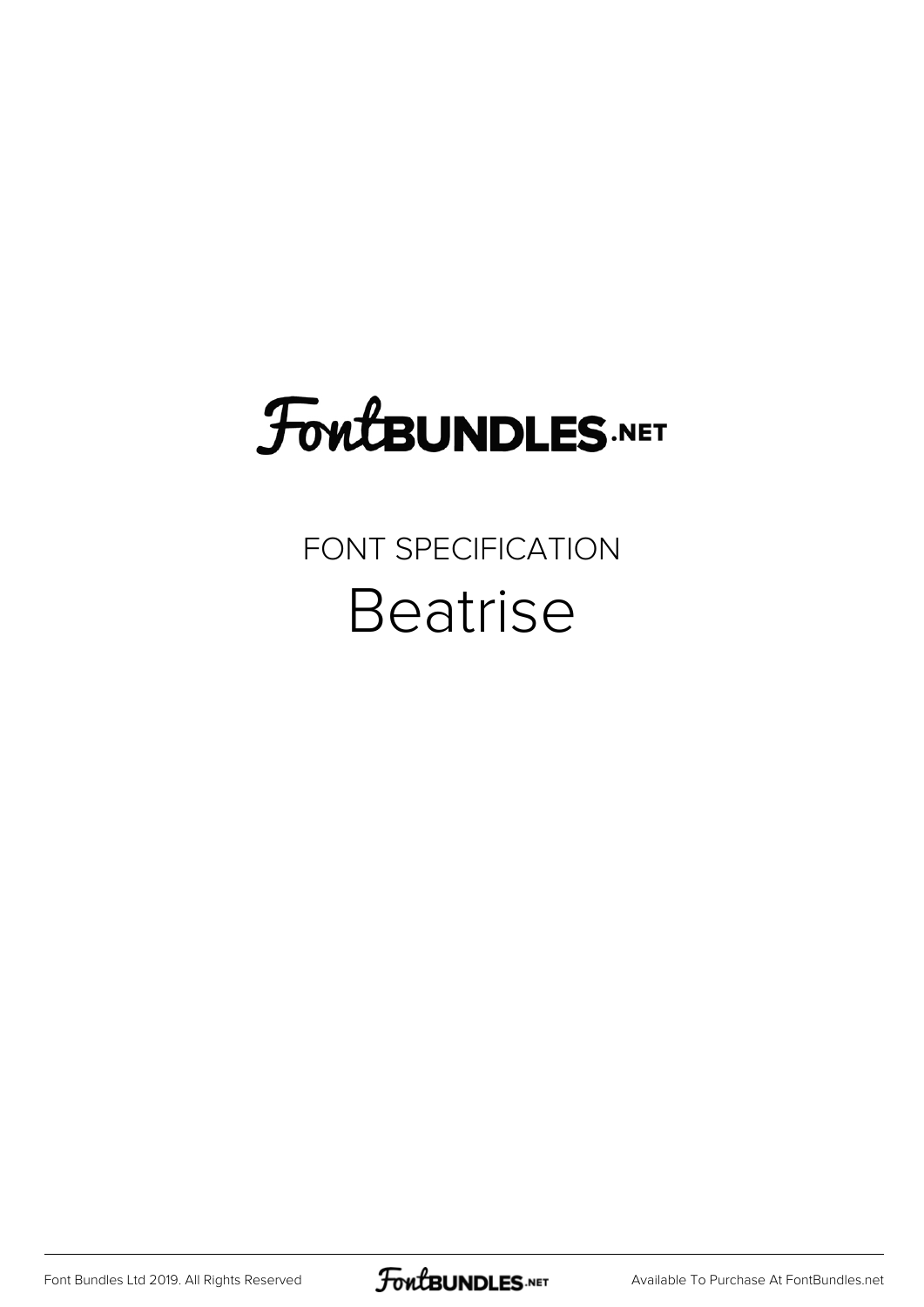## Beatrise - Regular

**Uppercase Characters** 



Lowercase Characters

abodefghijklmnopgrstuvwyz

**Numbers** 

0123456789

**Punctuation and Symbols** 

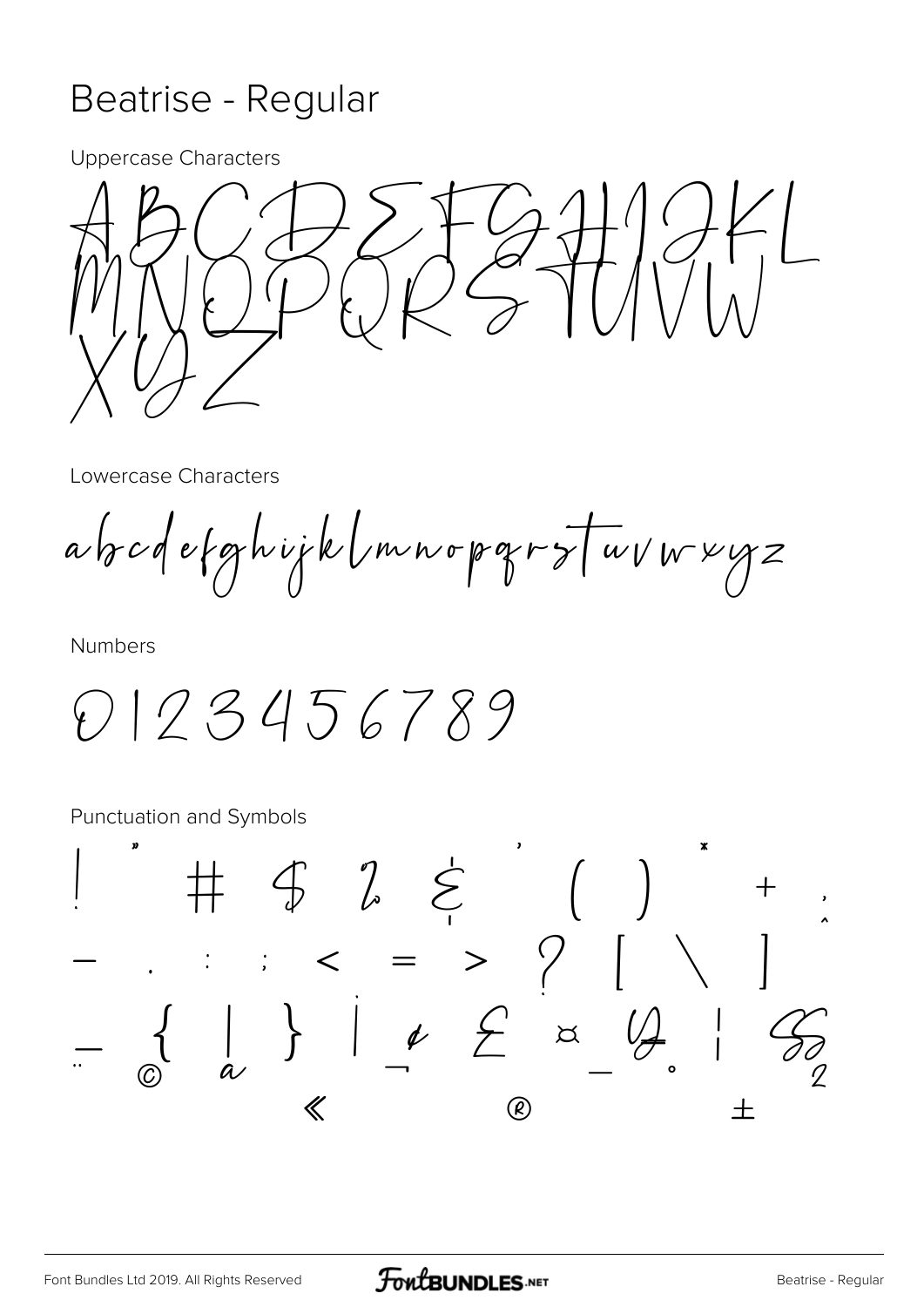

All Other Glyphs

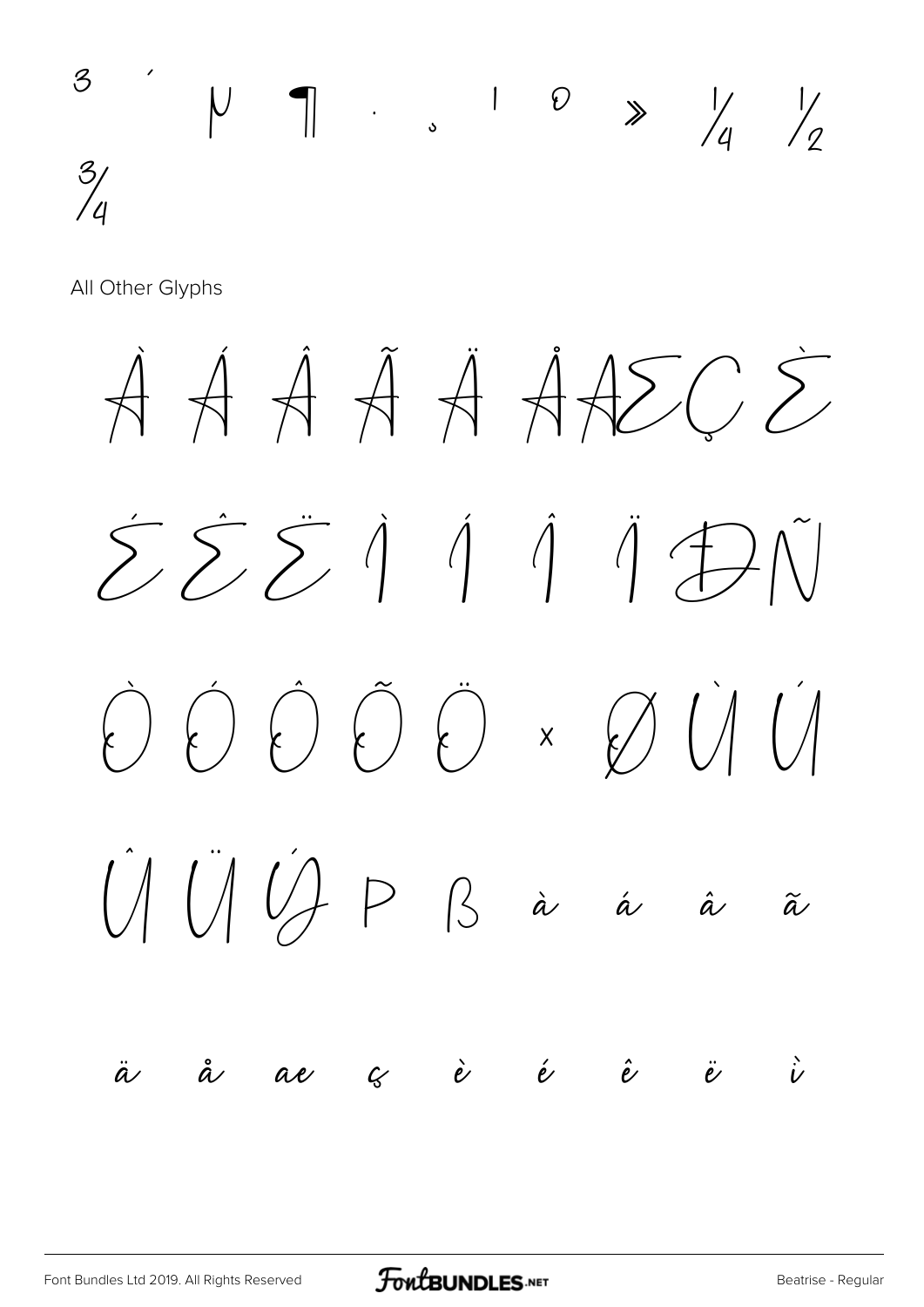